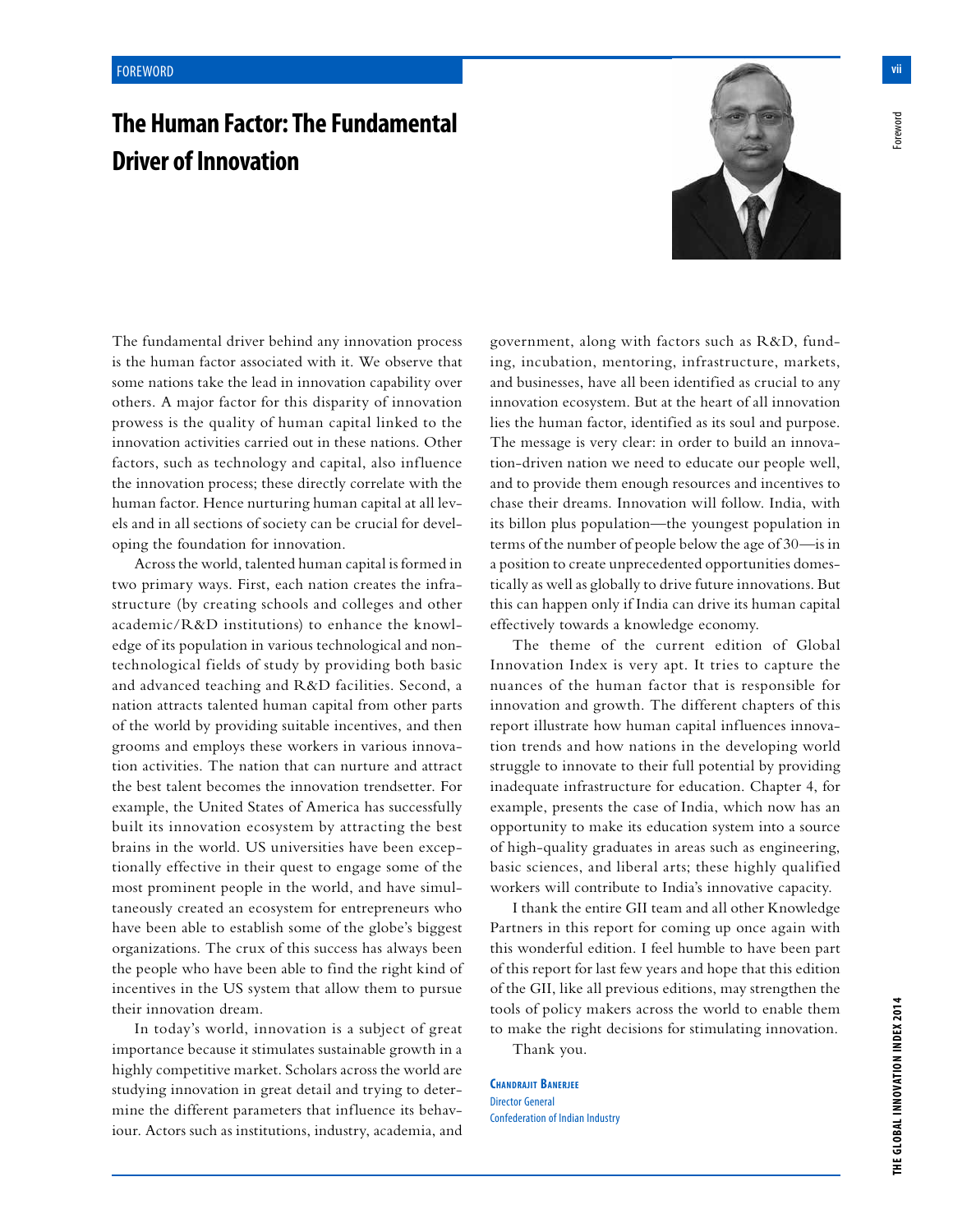## **The Connected Human Factor: The Heart of Innovation**



Throughout the last decade, the United Arab Emirates (UAE) has made great strides in diversifying its economy, enabling it to establish its next growth chapter through its strategic plan, Vision 2021. The vision calls for the UAE to transform its economy into one where growth is driven by both knowledge and innovation. And with Dubai winning the right to host Expo 2020 and its ambition of becoming the global capital of the Islamic economy, the UAE is on the fast track to achieving its objectives.

It is without a doubt that this year's theme, the 'Human Factor in Innovation', is at the centre of the UAE government's Vision 2021 of becoming a knowledge-based economy. A core pillar of this vision is to actively embed digital solutions in everyday lives to guarantee efficient connectedness among citizens, researchers, entrepreneurs, businesses, and government. Connectivity and broadband have become essential requirements for human well-being, and the people of the UAE are continuously and increasingly inspired by the vision of the nation's leadership as the country progresses towards a 'smart' future. The UAE's Smart Government and Dubai's Smart City initiatives will pave the way for some of the most innovative digital applications available, which in turn will further enable the human factor through better, faster, and smarter communication and knowledge diffusion. That is what a smart city is all about—creating a better life for people in a happier, more connected world.

We at du are proud to play an active role in supporting the achievement of the UAE's vision by accelerating innovation and helping to make it accessible to everyone. Connected innovation—in particular the benefits of connectedness for the human factor in innovation—is at the heart of du and the company's aspirations.

We are working extensively with our partners to create citizen-centric services, smart devices, and connected ecosystems that will benefit our whole community. These solutions are not only in line with the national vision, but will also become the showcase for international cities aspiring to become digital-enabled. They will empower and facilitate creativity, business acumen, interaction, and the lives of all UAE residents and tourists.

As a key player in the UAE's economy, we are working hand-in-hand with national and international players to ensure that the country's innovation ecosystem is conducive for the next evolution as described in Vision 2021. We have a dream of connected innovation and want to share it with everyone. We owe it to our leaders, our citizens, our customers, our employees, and ourselves to ensure that the country can enjoy the benefits of a knowledge-based economy, powered by connectedness. The GII 2014 report provides tools that we, and every economy wanting to enhance its innovation capacity, can use.

**Osman Sultan** Chief Executive Officer du

oreword